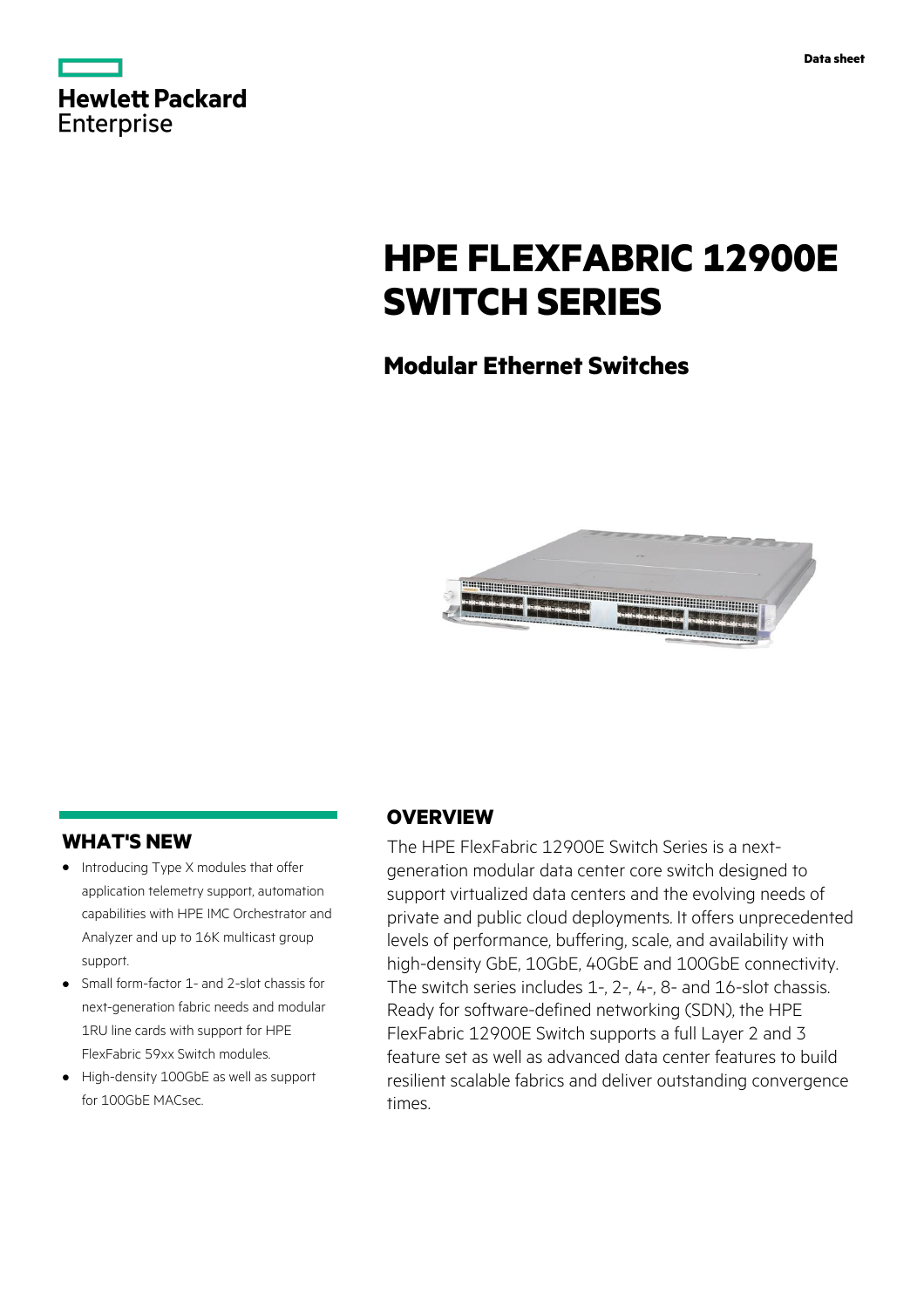**·** Support for full internet routing tables when using "HF" line cards.

### **FEATURES**

#### **Modern, Scalable and Distributed Architecture**

The HPE FlexFabric 12900E Switch Series provides non-blocking, lossless Clos architecture with VOQs and large buffers with the flexibility and scalability for future growth.

Distributed architecture with separation of data and control planes delivers enhanced fault tolerance and facilitates continuous operation and zero service disruption during planned or unplanned control-plane events.

Advanced Comware modular operating system brings native high stability, independent process monitoring, and restart through the modular design and multiple processes of Hewlett Packard Enterprise Comware v7 software; enhanced serviceability functions are supported.

In-Service Software Upgrade (ISSU) provides an upgrade of the entire chassis, or an individual task or process, with zero packet loss.

#### **High-Performance Switch Series with Broad Interface Options**

The HPE FlexFabric 12900E Switch Series lets you build Layer 2 and Layer 3 fabrics which are flexible, resilient, and scalable with VxLAN support and subsecond convergence times.

High-density 1GbE, 10GbE, 40GbE and 100GbE interface connectivity with up to 16 interface module slots scales up to 768 1GbE/10GbE, 768 40GbE ports and 576 100GbE ports.

Distributed scalable fabric architecture offers up to six fabric modules delivering more than 43.2 Tbps per slot bandwidth.

#### **Optimized for the Next-Generation Data Center**

The HPE FlexFabric 12900E Switch Series let you build Layer 2 fabrics which are flexible, resilient, and scalable with VxLAN, TRILL and/or Hewlett Packard Enterprise IRF.

Type X modules that offer automation capabilities with HPE IMC Orchestrator and Analyzer, streaming telemetry support with Precision Timing Protocol (PTP) and up to 16K multicast group support.

Enhanced HPE&nbsp:Multitenant Device Context (MDC)&nbsp:for multi-tenancy giving you the ability to virtualize a physical switch into multiple logical device.

Network and storage convergence with support for Fiber Channel over Ethernet (FCoE) and Data Center Bridging (DCB) protocols includes IEEE 802.1Qaz Data Center Bridging Exchange (DCBX), Enhanced Transmission Selection (ETS), and IEEE 802.1Qbb Priority Flow Control (PFC).

#### **Enterprise-Class Availability and Resiliency with Broad Layer 2 and Layers 3 Feature Set**

Intelligent Resilient Fabric (IRF) creates virtual resilient switching fabrics where two HPE FlexFabric 12900E Switch Series perform as a single Layer 2 switch and Layer 3 router that can be attached using standard LACP for automatic load balancing and high availability.

The switch series offers hot-swappable modules and redundant load-sharing fabrics, management, power and high-speed fan assemblies which provides you with optimum network performance and availability while simplifying your network operations.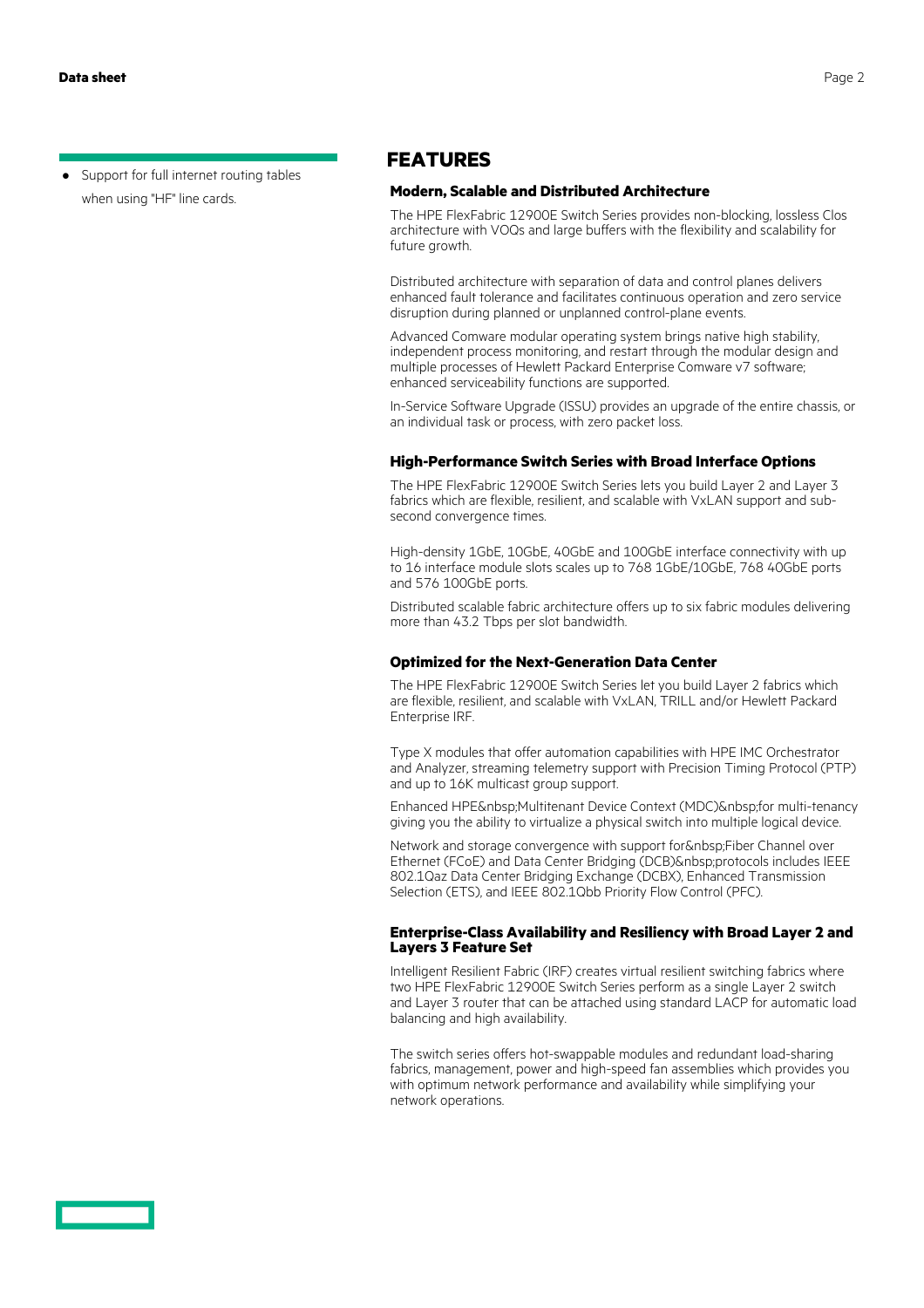Comprehensive switching, routing and service provider feature set with full IPv4/IPv6, ACLs, QoS, MPLS/VPLS and multicast capabilities is offered.

| <b>Technical specifications</b> | <b>HPE FlexFabric 12900E Switch Series</b>                                                                                                                                                                                                        |
|---------------------------------|---------------------------------------------------------------------------------------------------------------------------------------------------------------------------------------------------------------------------------------------------|
| <b>Differentiator</b>           | HPE FlexFabric 12900E Switch Series is the next generation modular data center core switch designed to<br>support virtualized data centers and evolution needs of private and public clouds deployments.                                          |
| <b>Ports</b>                    | 16 I/O module slots, maximum<br>Supports a maximum of 768 40GbE, 768 10GbE, 1/10GbE copper, 1/10GbE fiber, 1GbE fiber, or<br>10/100/1000 ports, or 576 100GbE ports, or a combination                                                             |
| <b>Throughput</b>               | 92.1 Bpps<br>Maximum, depending on model and configuration                                                                                                                                                                                        |
| <b>Switching capacity</b>       | 184 Tbps<br>Maximum, depending on model and configuration                                                                                                                                                                                         |
| <b>Stacking capabilities</b>    | <b>IRF</b><br>2 switches                                                                                                                                                                                                                          |
| <b>Management features</b>      | IMC - Intelligent Management Center<br>Command-line interface<br>Out-of-band management (serial RS-232C)<br>SNMP manager<br>Telnet<br>Terminal interface (serial RS-232C)<br>Modem interface<br>IFFF 802.3 Ethernet MIB<br>Ethernet interface MIB |
| Input voltage                   | -48 to -60 VDC, depending on model and configuration                                                                                                                                                                                              |